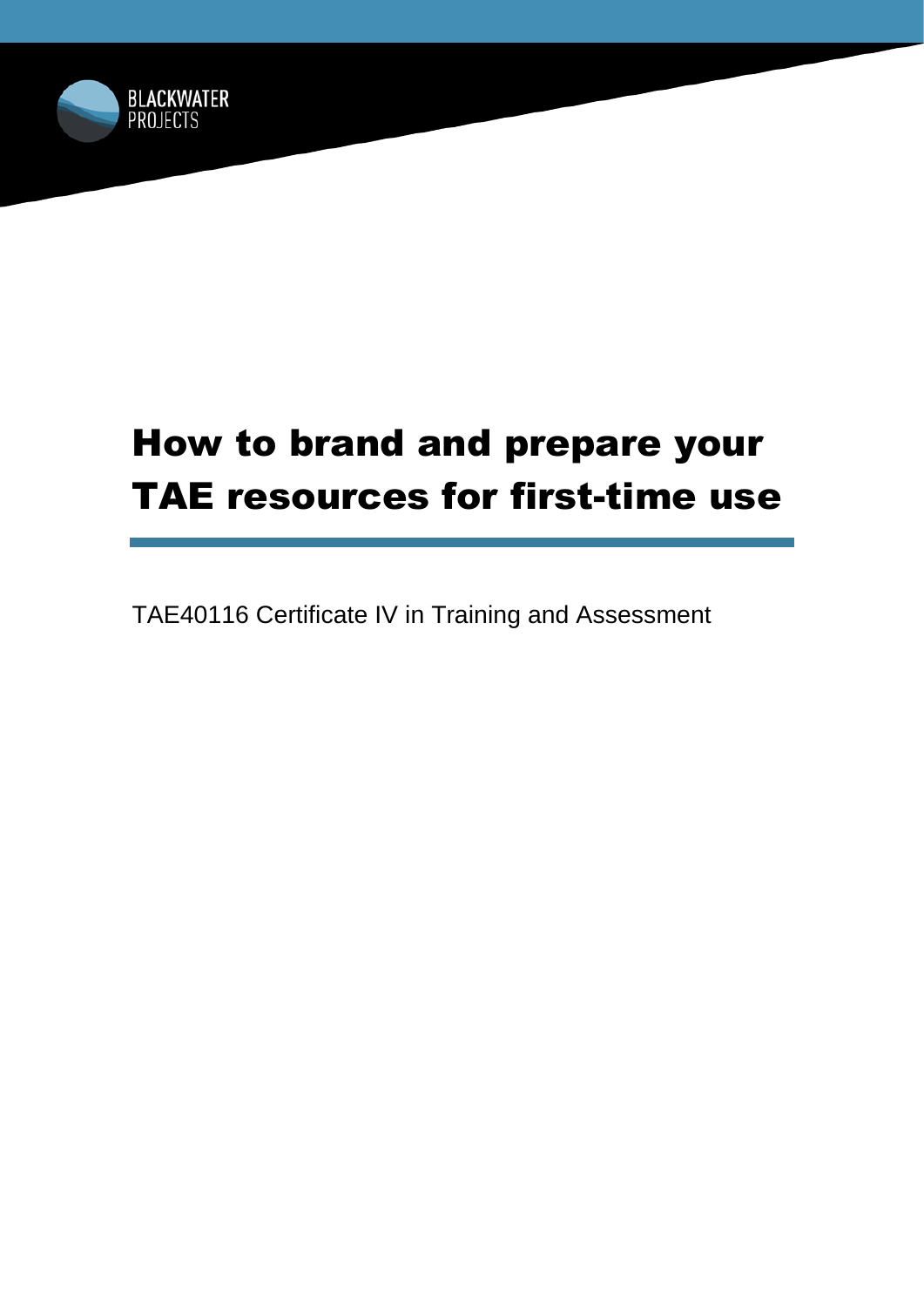### Copyright

© 2022 Blackwater Projects.

All rights reserved.

This document was developed by Blackwater Projects learning and development consultancy and is used under licence. It may only be reproduced or copied strictly in accordance with the terms of that licence.



PO Box 4253 Balgowlah Heights NSW 2093 Australia

**p** +(61) 409 910 002

- **w** blackwaterprojects.com.au
- **e** info@blackwaterprojects.com.au

### Version control & document history

This is version  $\rightarrow$  5.0

Date released  $\begin{array}{|c|c|c|}\n\hline\n\end{array}$  16 February 2022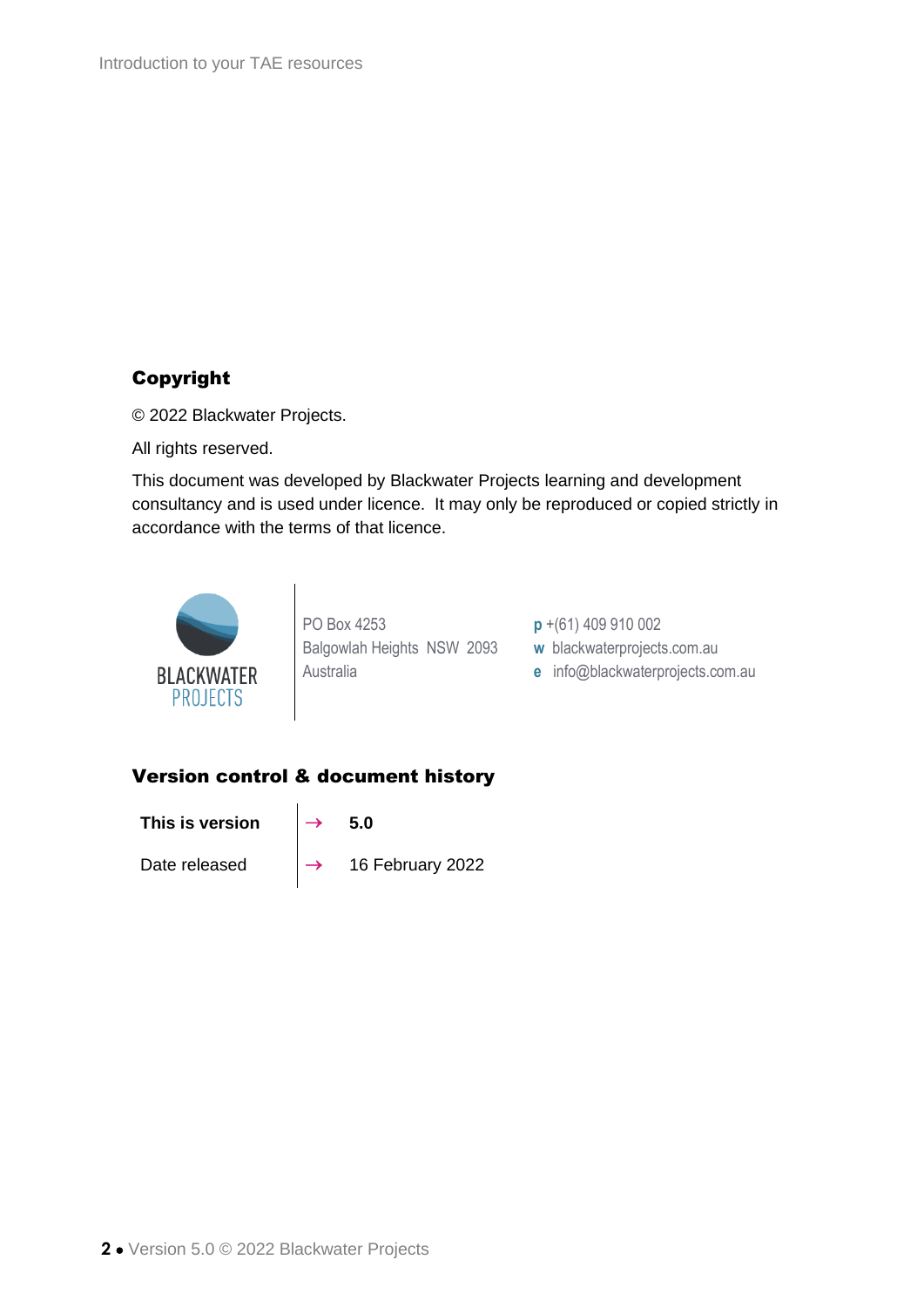## Contents

| Your licence— What you may distribute to your RTO's TAE participants5     |
|---------------------------------------------------------------------------|
|                                                                           |
|                                                                           |
|                                                                           |
|                                                                           |
| First, brand the resources— add your RTO's logo and key RTO information 8 |
| Next, customise the resources to suit your RTO's clients and training &   |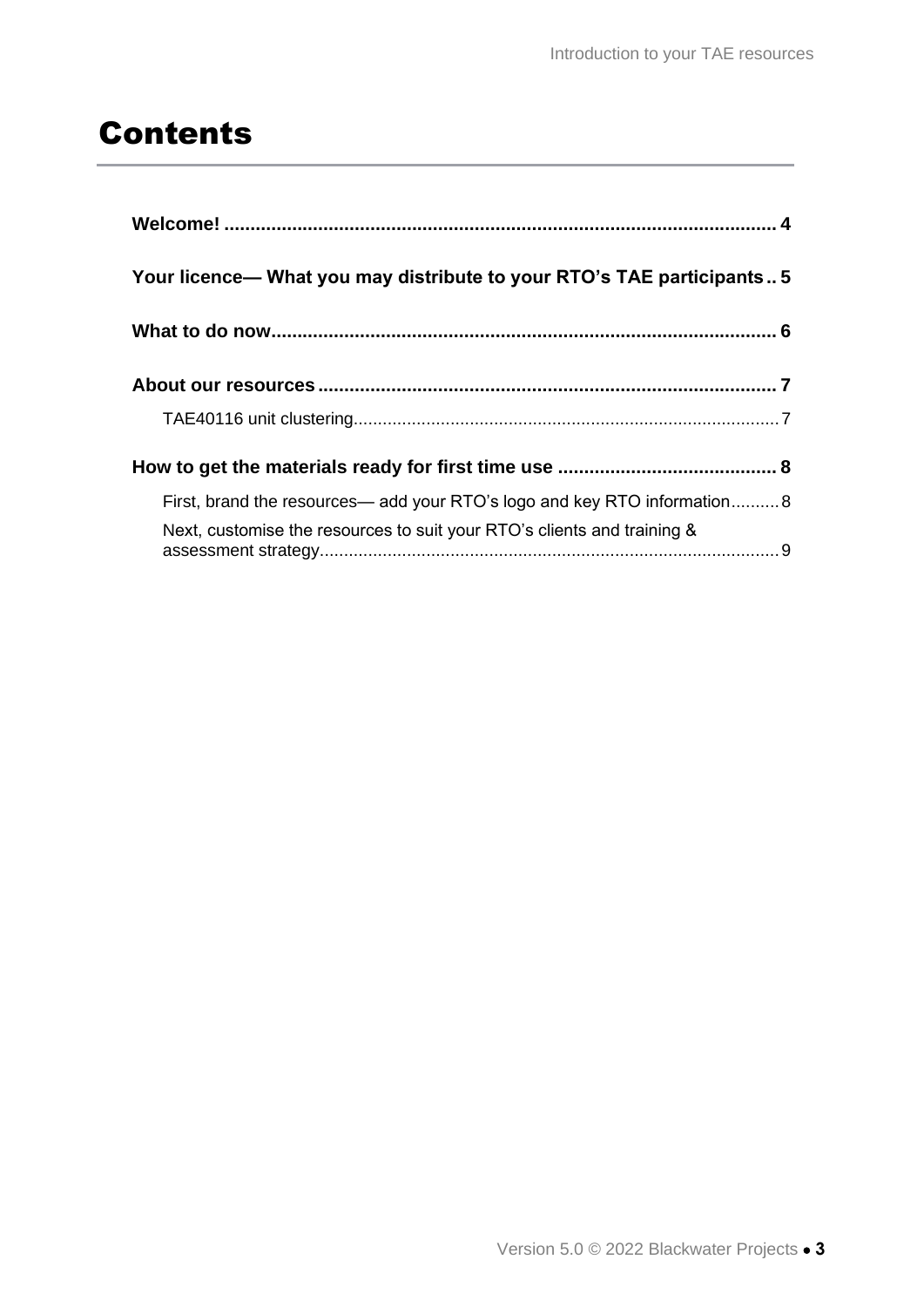### Welcome!

#### Hello and thank you



**I'm Chemène Sinson.** I'm a freelance adult educator and instructional designer. My trading name is **Blackwater Projects**.

Thank you for purchasing a licence to use learning and assessment materials I developed with heaps of input and support from some very clever and hard-working friends and colleagues.

#### About this document

**This document contains important information to help you get started using the resources**

#### Who should read this

Anyone using Blackwater Projects resources should read this document. This includes:

- TAE program leaders
- TAE assessors
- RTO administration or coordination staff
- People responsible for getting the resources ready for first-time use by your RTO.

#### Questions?

Contact me on:

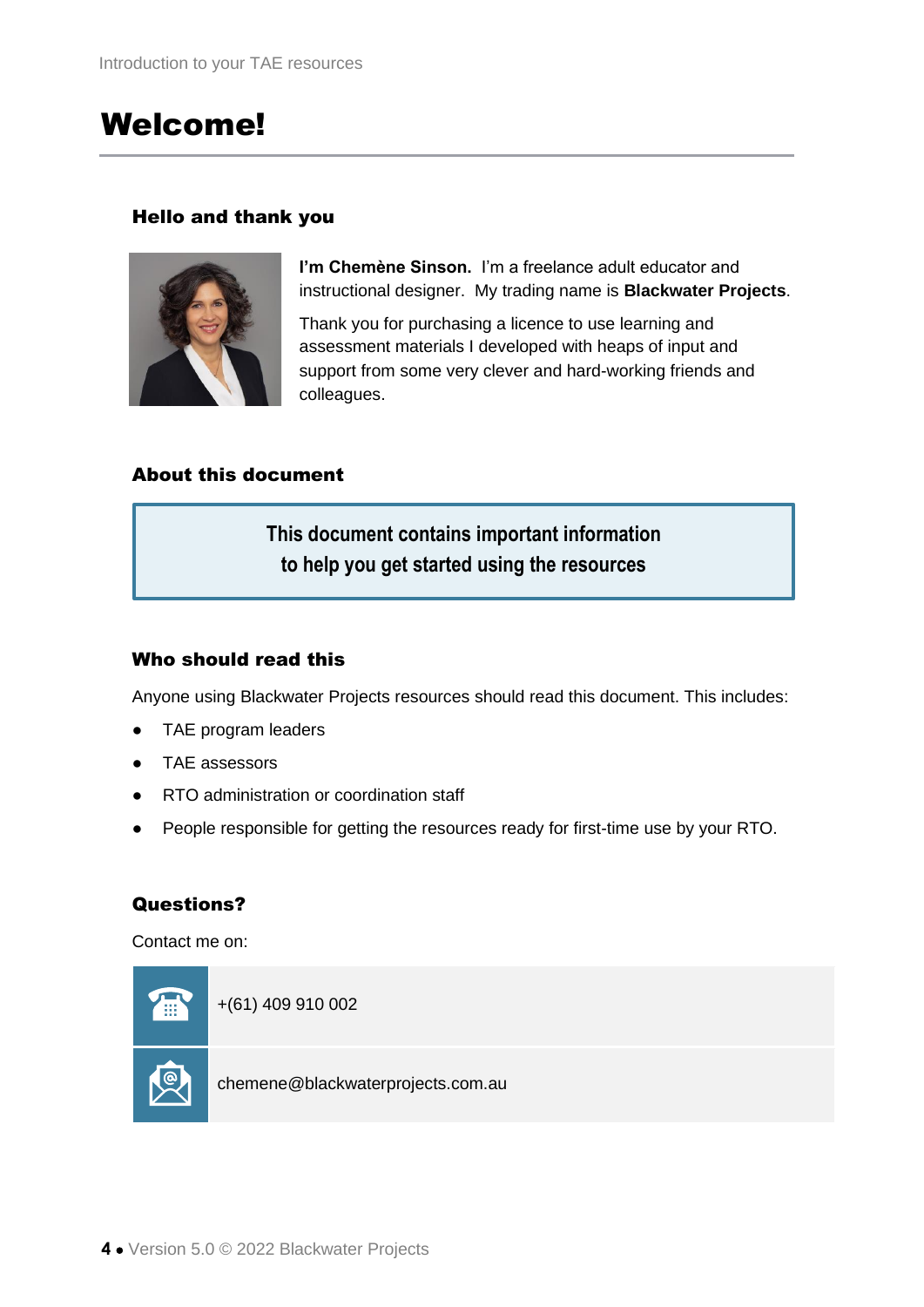# Your licence— What you may distribute to your RTO's TAE participants

**You may** distribute materials electronically or in hard copy. You may also upload them to an LMS or equivalent password-protected site that is accessible only to your RTO's TAE participants.

**You may not** upload any resource—in any format—to any publicly accessible website or equivalent. See below for more information about distributing resources to participants.

|                                                                                                                                                                                                   | You may give this resource to TAE participants in |     |             |
|---------------------------------------------------------------------------------------------------------------------------------------------------------------------------------------------------|---------------------------------------------------|-----|-------------|
| <b>Document Name</b>                                                                                                                                                                              | Hard copy                                         | pdf | Word or Ppt |
| <b>Learning materials</b>                                                                                                                                                                         |                                                   |     |             |
| Participant manual                                                                                                                                                                                |                                                   |     | x           |
| Learning activities (& DEL practice materials)                                                                                                                                                    |                                                   |     | ✓           |
| PowerPoint*                                                                                                                                                                                       |                                                   |     | x           |
| Implementation guide                                                                                                                                                                              | ×                                                 | x   | ×           |
| <b>Assessment Materials (for participants)</b>                                                                                                                                                    |                                                   |     |             |
| Assessment task overview handouts<br>(one per cluster)                                                                                                                                            |                                                   |     |             |
| Assessment Task Instruction documents                                                                                                                                                             |                                                   |     |             |
| Templates                                                                                                                                                                                         |                                                   |     |             |
| 3 <sup>rd</sup> party reports                                                                                                                                                                     |                                                   |     |             |
| Assessment marking guides or<br>Assessment administration guides.                                                                                                                                 | x                                                 | x   | x           |
| Report/marking checklist (one per task) -<br>Assessors complete a Report when marking a<br>participant portfolio then return the completed<br>report to the participant in a non-editable format. |                                                   |     | x           |
| Competency map (matrix)*                                                                                                                                                                          |                                                   |     | ×           |
| <b>RPL Kit documents</b>                                                                                                                                                                          |                                                   |     |             |
| 1. RPL Information                                                                                                                                                                                |                                                   |     | x           |
| 2. RPL Application Kit                                                                                                                                                                            |                                                   |     |             |
| 3. Instructions for use and marking guide                                                                                                                                                         | x                                                 | x   | x           |

\* We don't think TAE participants need these, but you may distribute to them in a noneditable format if desired.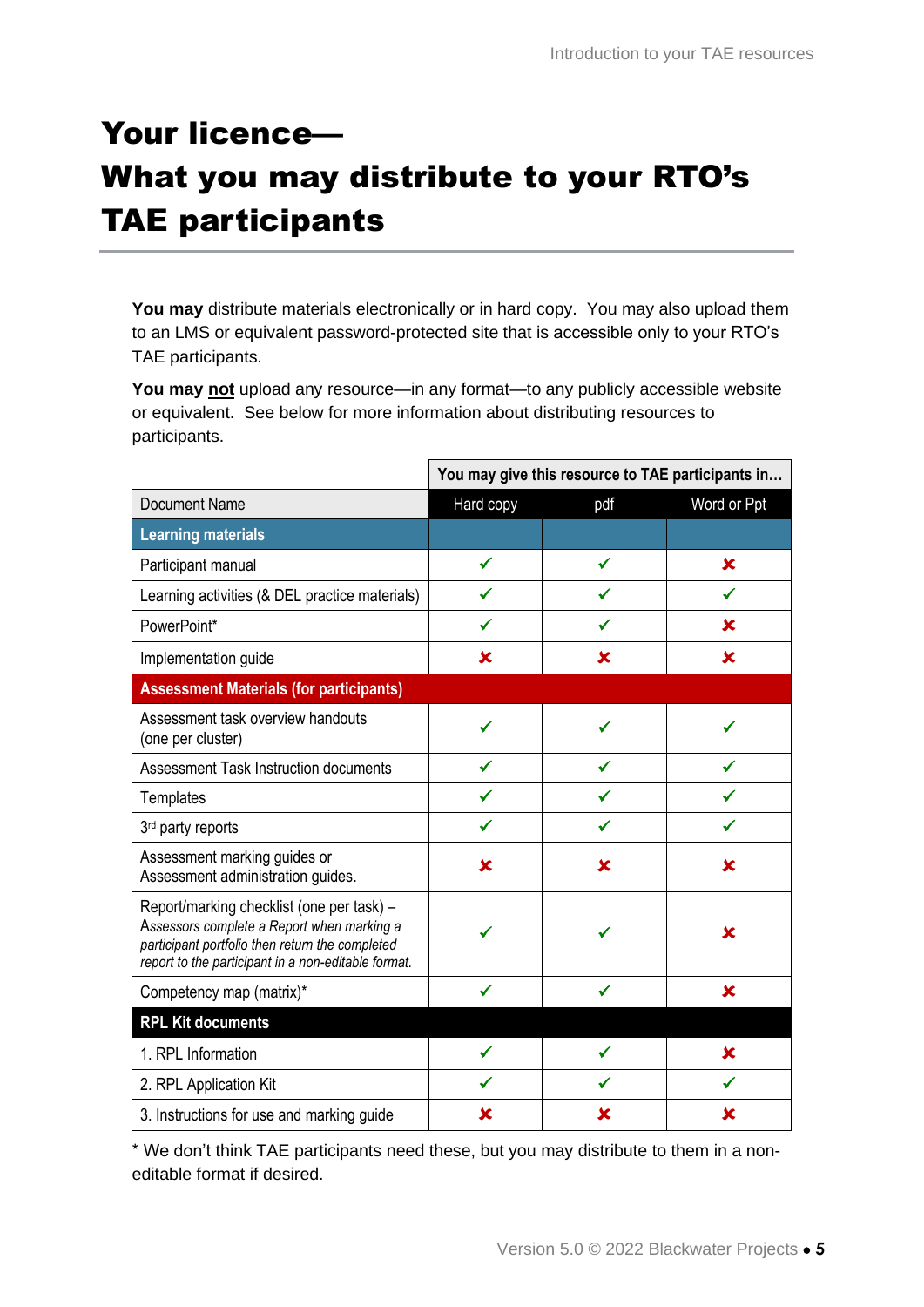## What to do now

| 1                       | Make a note of your <b>annual licence renewal date</b> – we will send you an<br>invoice that is payable on or before the renewal date each year.                                                                                                                                                                                                                                                                          |
|-------------------------|---------------------------------------------------------------------------------------------------------------------------------------------------------------------------------------------------------------------------------------------------------------------------------------------------------------------------------------------------------------------------------------------------------------------------|
| $\overline{2}$          | Get to know the resources. To do this:<br>Read this document<br>$\bullet$<br>Read other TAE support documents on the client portal—these include:<br>Master Competency Map that shows the alignment between all<br>learning and assessment materials, and each TAE40116 unit.<br>TAE asset register which lists all materials included in the<br>TAE40116 product suite and lists the most current versions<br>available. |
| $\overline{\mathbf{3}}$ | Get the resources ready for first time use-see information starting on<br>page 8 for instructions.                                                                                                                                                                                                                                                                                                                        |
|                         |                                                                                                                                                                                                                                                                                                                                                                                                                           |
| 4                       | <b>Enjoy using the resources</b> —in advance, thanks for respecting copyright!                                                                                                                                                                                                                                                                                                                                            |
| $5\phantom{.}$          | Stay in touch with us, and we'll stay in touch with you<br>Stay in touch with us<br>We welcome feedback via the feedback register on our website                                                                                                                                                                                                                                                                          |
|                         | Tell us immediately if the details of the key contact people you have<br>provided on your Client Agreement and Order Form, change.                                                                                                                                                                                                                                                                                        |
|                         | We'll stay in touch with you                                                                                                                                                                                                                                                                                                                                                                                              |
|                         | From time to time we'll:                                                                                                                                                                                                                                                                                                                                                                                                  |

● post news and articles on our website – visit our *News and Views* page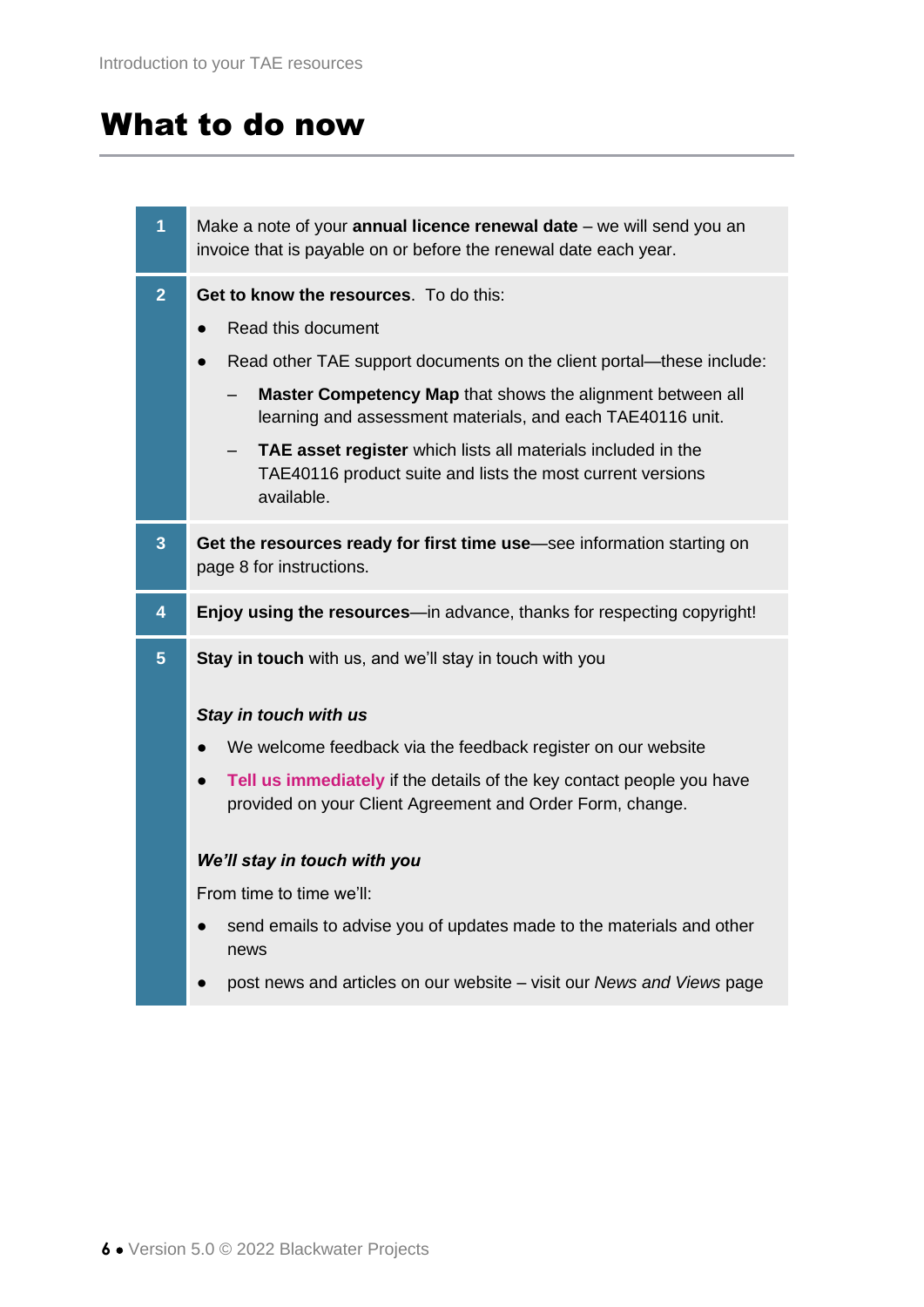## About our resources

### TAE40116 unit clustering

In our TAE resources, TAE40116 units are clustered as follows:

| <b>Designing</b><br>Learning               | TAEDES401 | Design and develop learning programs                              |
|--------------------------------------------|-----------|-------------------------------------------------------------------|
|                                            | TAEDES402 | Use training packages and accredited courses to meet client needs |
|                                            |           |                                                                   |
| Language,<br>Literacy &<br><b>Numeracy</b> | TAELLN411 | Address adult language, literacy and numeracy skills              |
|                                            |           |                                                                   |
| <b>Delivering</b><br><b>Training</b>       | TAEDEL401 | Plan, organise and deliver group-based learning                   |
|                                            | TAEDEL402 | Plan, organise and facilitate learning in the workplace           |
|                                            | BSBCMM401 | Make a presentation (elective)                                    |
|                                            |           |                                                                   |
|                                            | TAEASS401 | Plan assessment activities and processes                          |
| Workplace<br><b>Assessment</b>             | TAEASS402 | Assess competence                                                 |
|                                            | TAEASS403 | Participate in assessment validation                              |
|                                            | TAEASS502 | Design and develop assessment tools                               |

Each cluster may be delivered as a stand-alone cluster or as part of the Certificate IV TAE qualification. Clusters may be delivered and assessed in any order.

**Does your RTO cluster the Cert IV TAE units differently? No problem!** It's easy to change how the units are clustered in our resources

### Delivery modes

The assessment tools are set up for live online or face to face delivery modes, but your RTO may adapt them for other delivery modes.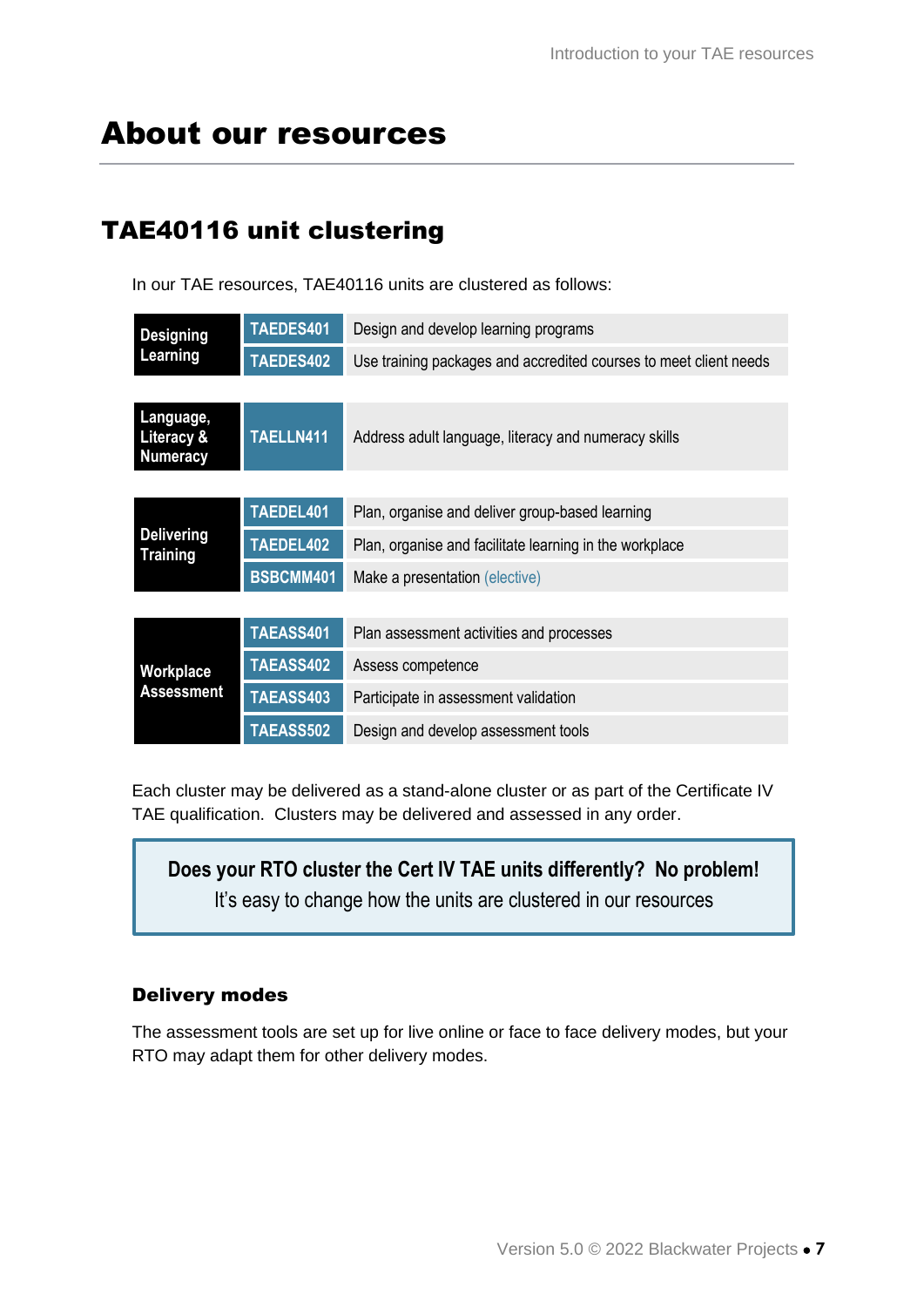# <span id="page-7-0"></span>How to get the materials ready for first time use

**Before using our resources for the first time**, you must:

- **●** brand the resources—add your RTO's logo and key RTO information
- customise the resources to suit your RTO's TAE40116 training and assessment strategy (TAS).

### First, brand the resources add your RTO's logo and key RTO information

Before using the resources for the first time:

- 1. **Save the resources** in a secure location. Then, for each resource:
- 2. **Add your logo** to the front cover, where indicated.
- 3. (Assessment tools only) Perform a **'find' and 'replace all'** as follows:

| <b>'FIND'</b>   | 'REPLACE ALL' with                                            |
|-----------------|---------------------------------------------------------------|
| <b>Rto Name</b> | The full name of your organisation (e.g. ABC College Pty Ltd) |